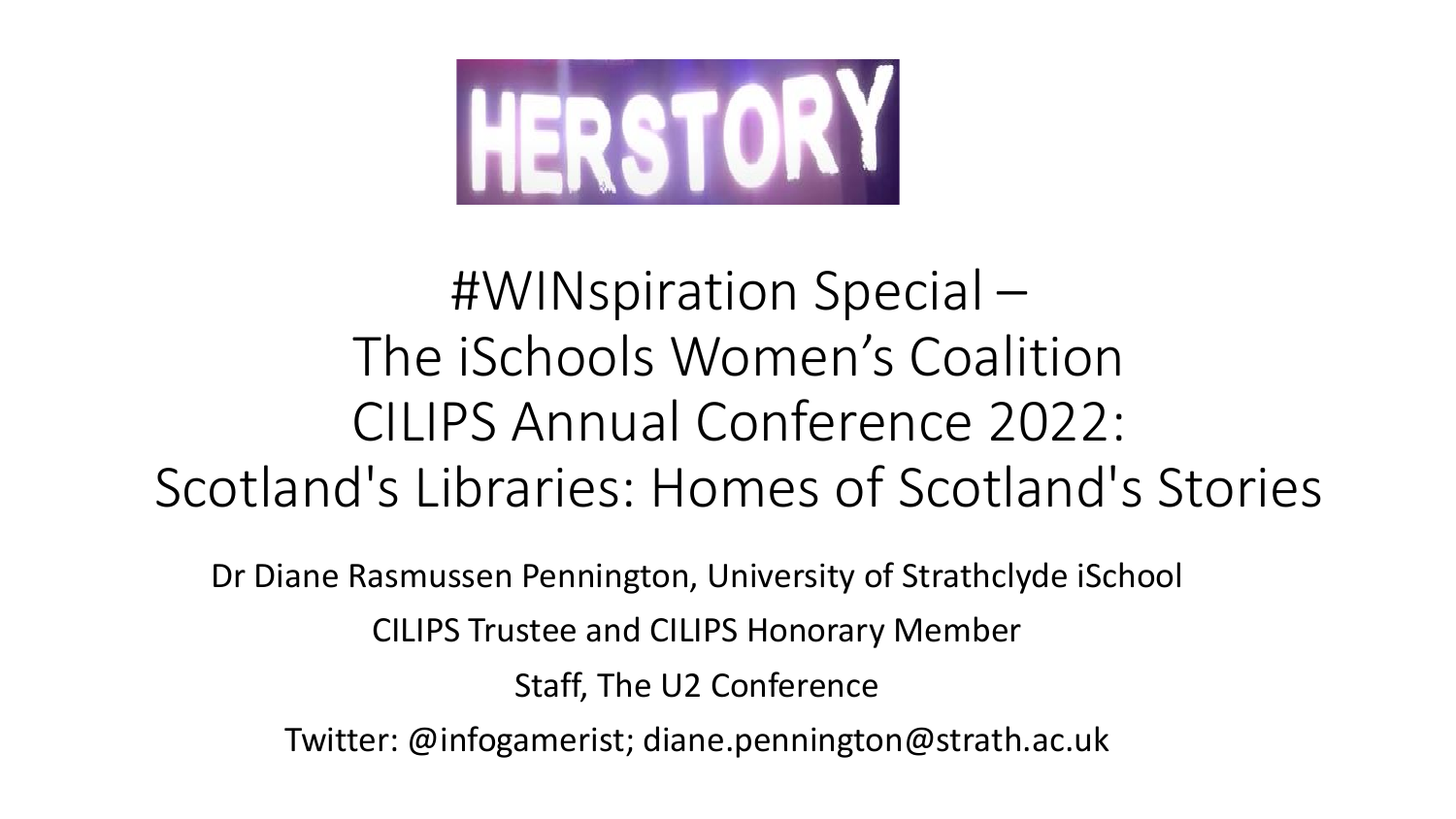### WOMEN OF THE WORLD UNITE!!!!



"Women of the world Take over Cause if you don't The world will come to an end And it won't take long"

<https://www.youtube.com/watch?v=I6I3SDu0hX4>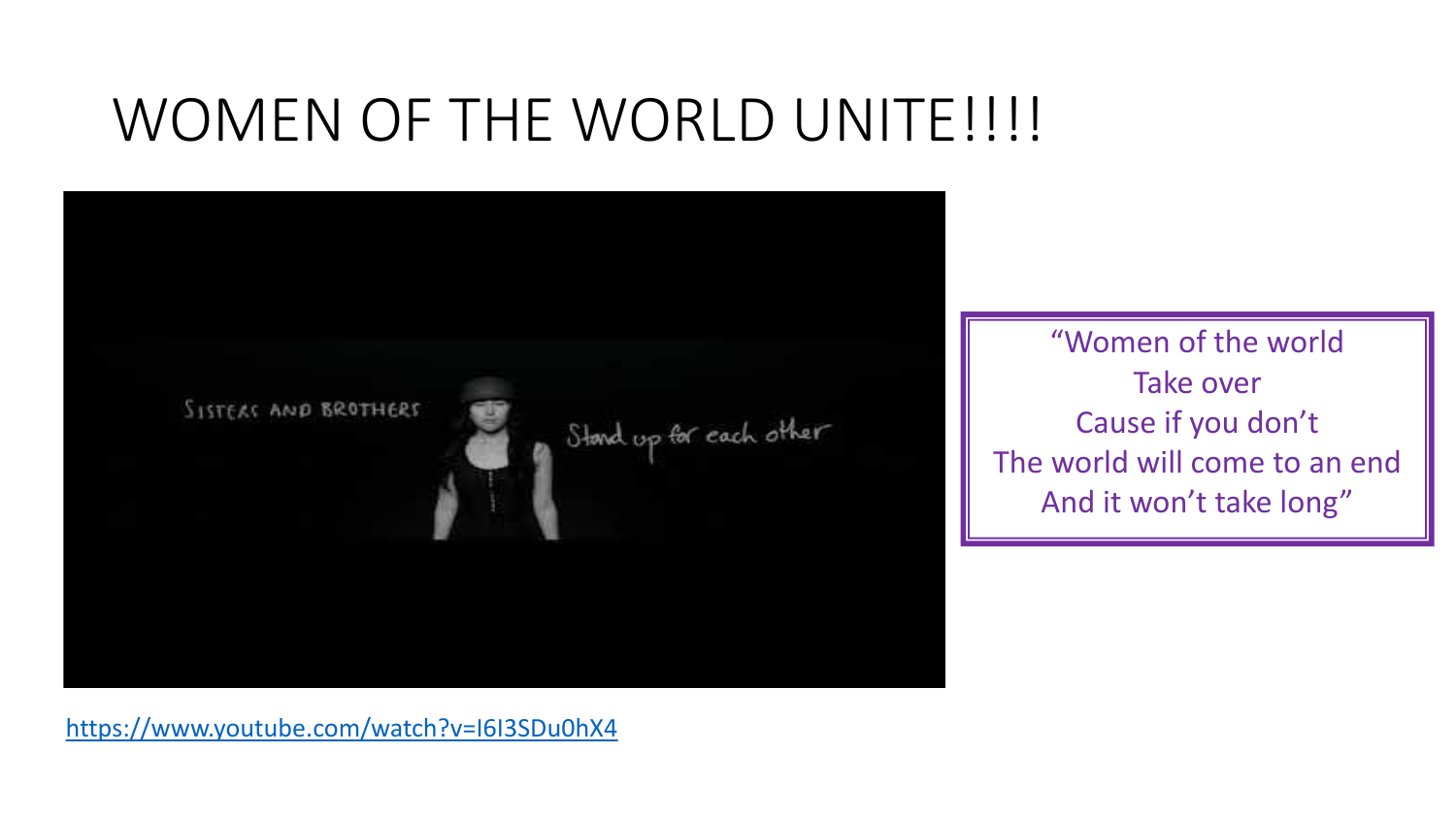# YOU LIGHT THE WAY!!!



"We want to dedicate this next song to the great women that we know: to Ali, and Ann, and Morleigh, and Mariana [their wives], and our mothers, our daughters, the women on our crew, the women in the audience that we feel we know, those great women far away in circumstances we don't know, women who stood up and sat down for their rights, who resisted and insisted and persisted… **YOU LIGHT THE WAY!"** 

– Bono, introducing "Ultra Violet (Light My Way)" in concert, Vancouver, Canada, May 2017

<https://www.youtube.com/watch?v=7oC00a6VTVI> Post-production editing by John McAdie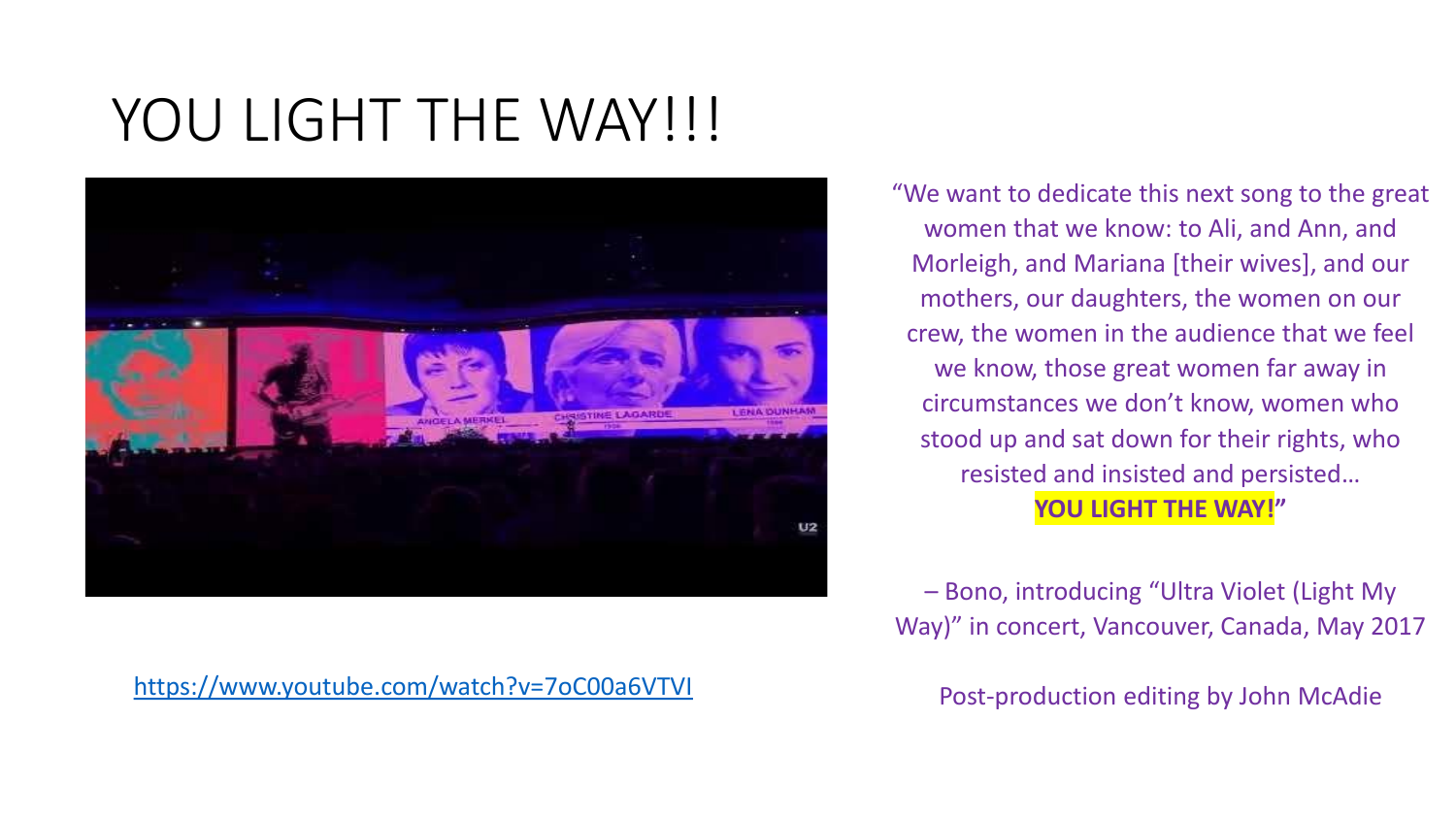# Who or what lit your way? Tell your story!

### What's YOUR story?

Who or what #WINspires you? Share #HERSTORY

<https://padlet.com/admin2966/7w4pn7mhc6g3kmxv>



@MamphOfMischief I came across this in my photos looking for someone else and legit started crying... thank you for being my student <3

1 kar Piane I try help You are Coming at the new Knowledge Specialist par Ubisoft Craming.<br>and it is all thanks to you. You were ward have dissered my 144 prosioning not for you. So thenuyou endlessly. thanks Eamantha Sheet

9:56 AM · May 21, 2022 · Twitter for iPad

门



O

MamphofMischief @MamphOfMischief · May 21 Replying to @infogamerist

It has always been my honor. I definitely wouldn't be where I am today without your mentorship

ᠿ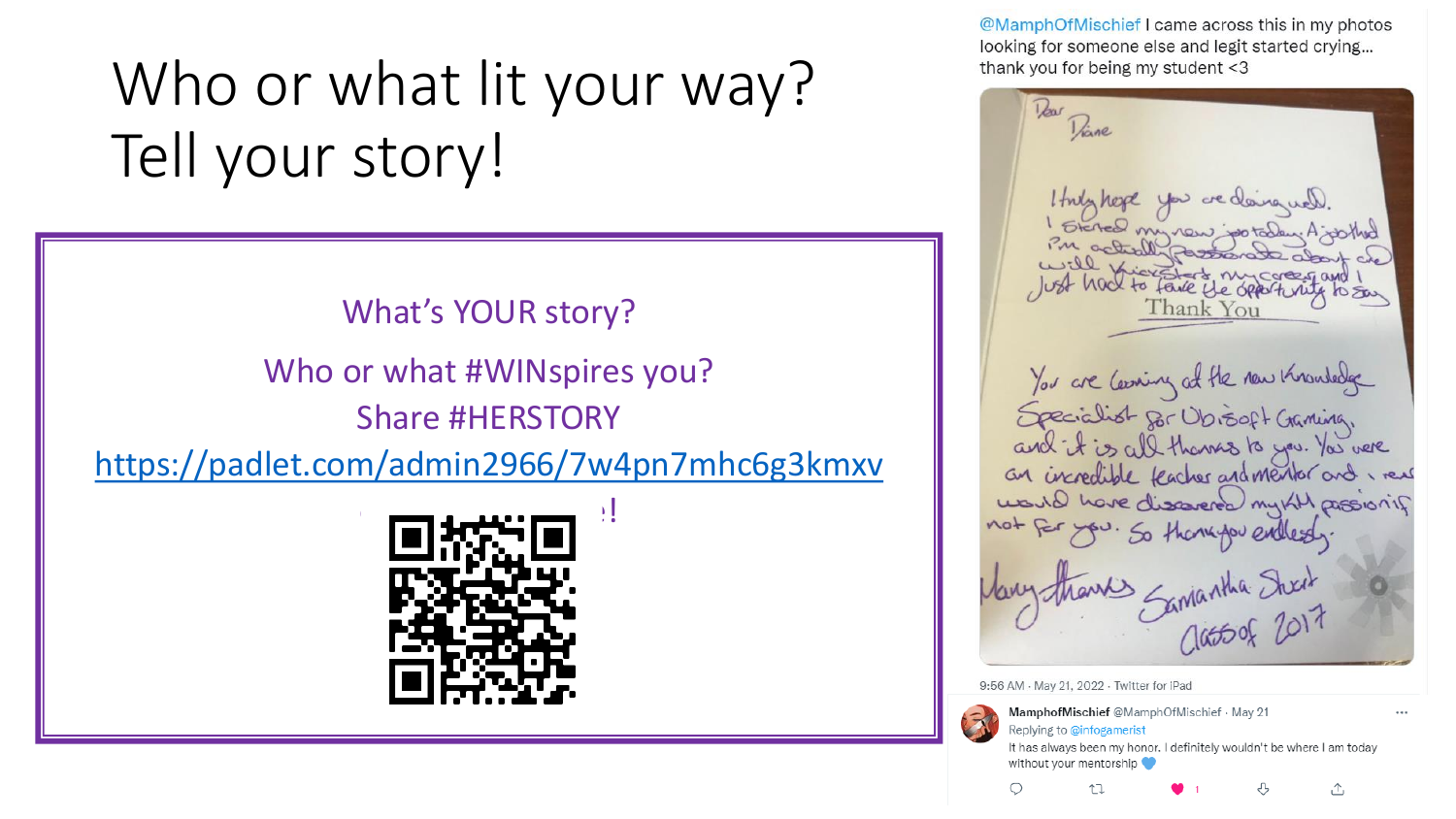# What are the iSchools? The iConference?

**Resources** 

The iSchools organization helps

influence of our members with an

benefits. Our global and regional

forums connect members world-

wide, supporting research through

provide technical infrastructure for

mentor faculty and students at all

interactive tools and funding. We

information events. We sponsor

global education projects, and

maximize the visibility and

abundance of resources and



#### Leadership

iSchools are at the forefront of education and leadership. Our members are widely recognized for creating innovative systems and designing information solutions that benefit individuals. organizations and society. iSchool graduates lead organizations of all types and sizes, and our areas of research and inquiry attract strong support and have profound impacts on societies. Join us!



#### Collaboration

Global engagement is at the heart of the iSchools. We connect information scholars and researchers worldwide. From informal chats during virtual "cocktail hours" to structured discourse on such challenges as security, privacy and online learning, our diverse membership collaborates in identifying best practices and forming meaningful solutions at regional and global levels.

#### **Features**

iConference

- Doctoral Colloquia • Workshops • Training programs
- Collaborative research database • Mentorship for faculty and students • Promotion of member schools

• Research grants • Graduate fairs

levels.

• Informative publications

"The iSchools organization is a growing network of more than 120 Information Schools spanning six continents. Our members share a passion for the power of information to change lives and transform the future, and each brings their unique social and cultural perspectives to the table."

Now approaching its 20th year, our annual information conference brings together educators, researchers, and students from around the world. Participants engage in an intensive program of research presentations, workshops, symposia, exhibitions and more.

[https://ischools.org/resources/Documents/Member\\_Info\\_Resources/Coorporate%20Documents/iSchools-Flyer.pdf](https://ischools.org/resources/Documents/Member_Info_Resources/Coorporate%20Documents/iSchools-Flyer.pdf)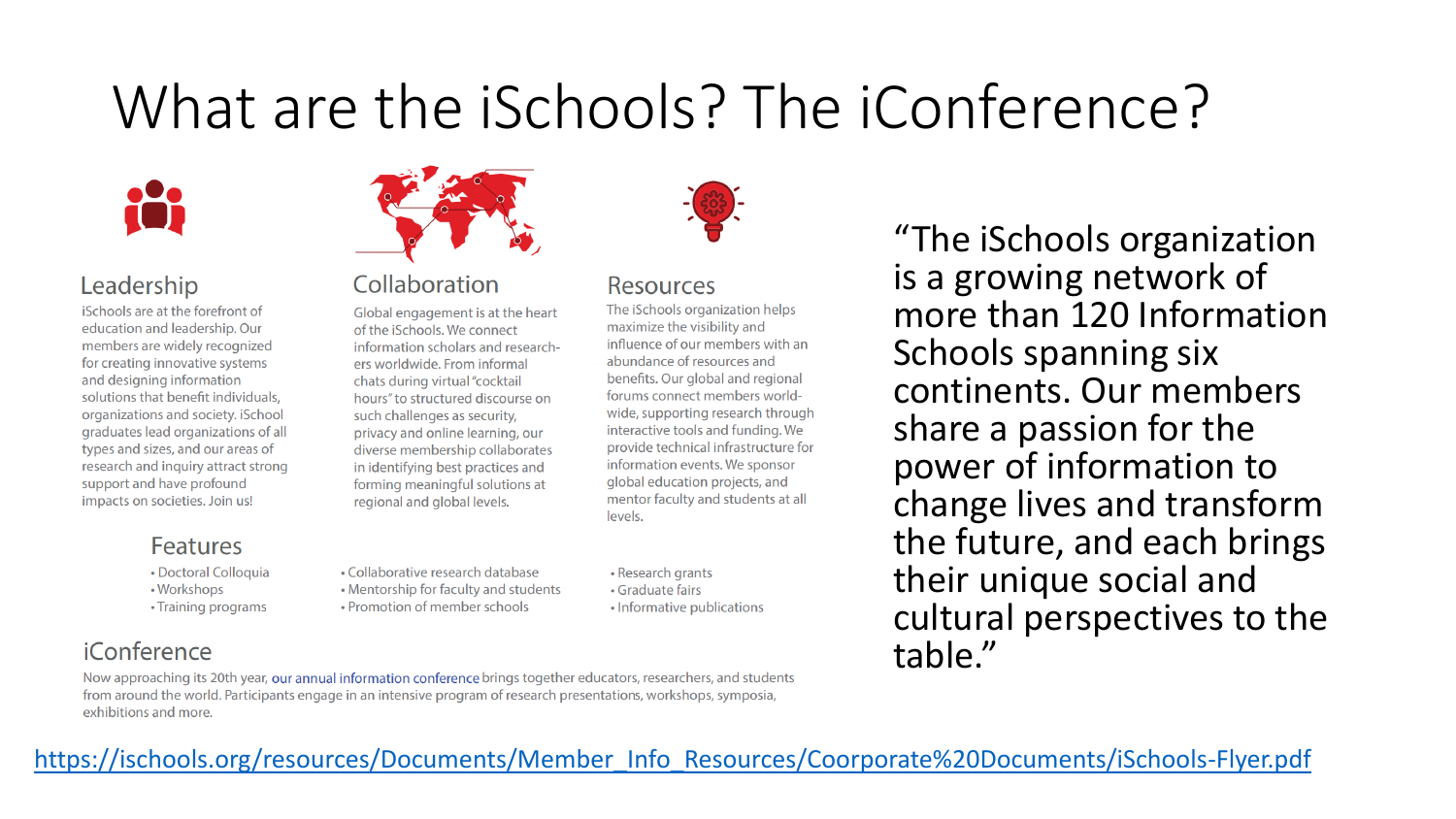## iSchools in the UK

- University of Glasgow, Information Studies
- University College London, Dept. of Information Studies
- Manchester Metropolitan University, Information & Communications
- Northumbria University, Dept. of Computing & Information Sciences
- University of Oxford, The Oxford Digital Information Group
- Robert Gordon University, Dept. of Information Management
- University of Sheffield, The Information School
- University of Strathclyde, Dept. of Computer & Information Sciences
	- iSchools Past Chair and Executive Committee Member: Prof Gobinda Chowdhury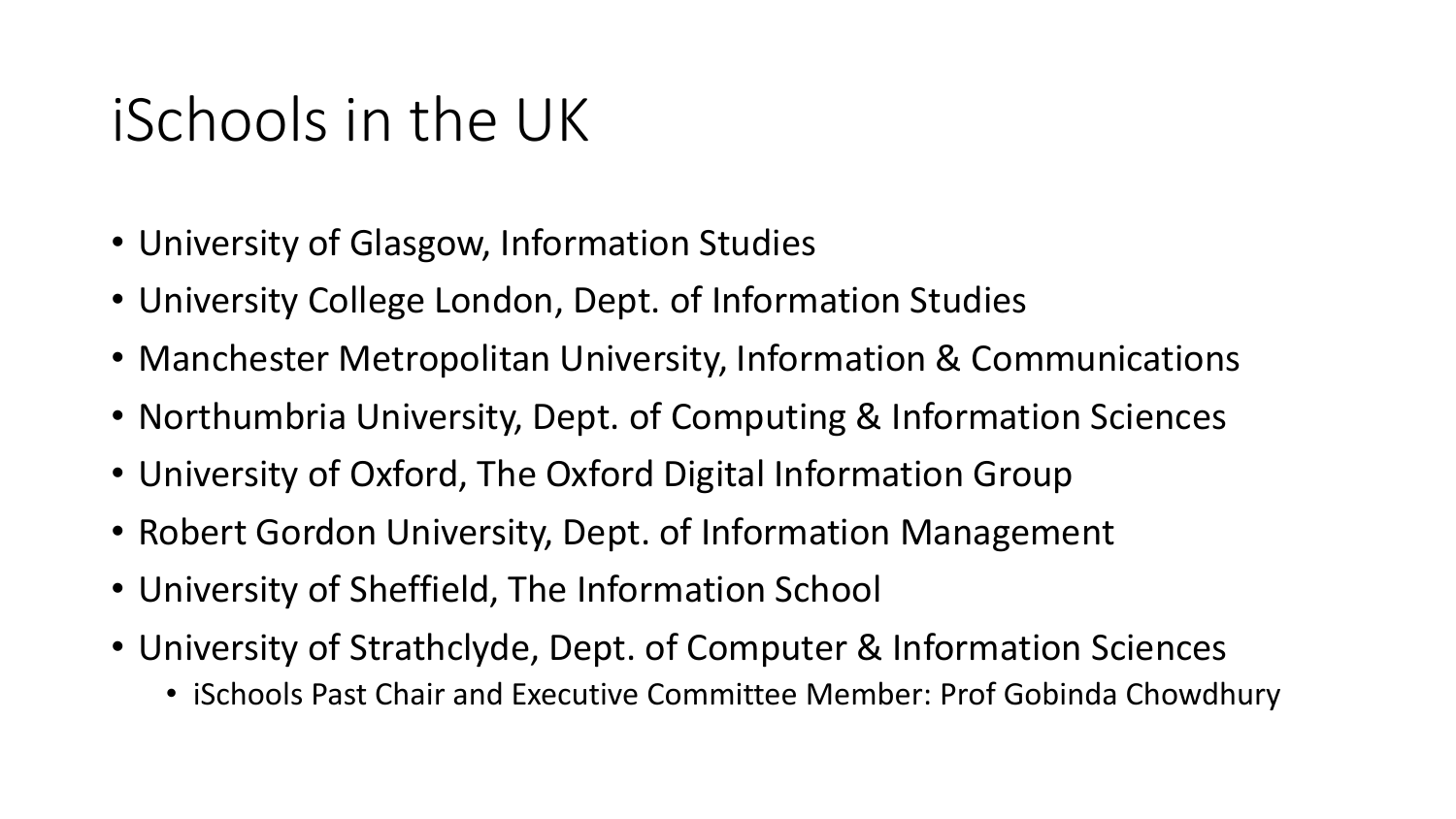## Why do we need a Women's Coalition?

• "'As this is such a special honor, I want to use the time I have to talk about the distinctive experience I've had as a woman of a particular generation, who set out to teach and do research in her discipline. The poet Muriel Rukeyser has said: "What would happen if one woman told the truth about her life? The world would split open.'"

-- Professor Emerita Marcia J. Bates (UCLA), Association for Information Science & Technology's Award of Merit Acceptance Speech, 2005

- Story from a previous iConference
- Our personal experiences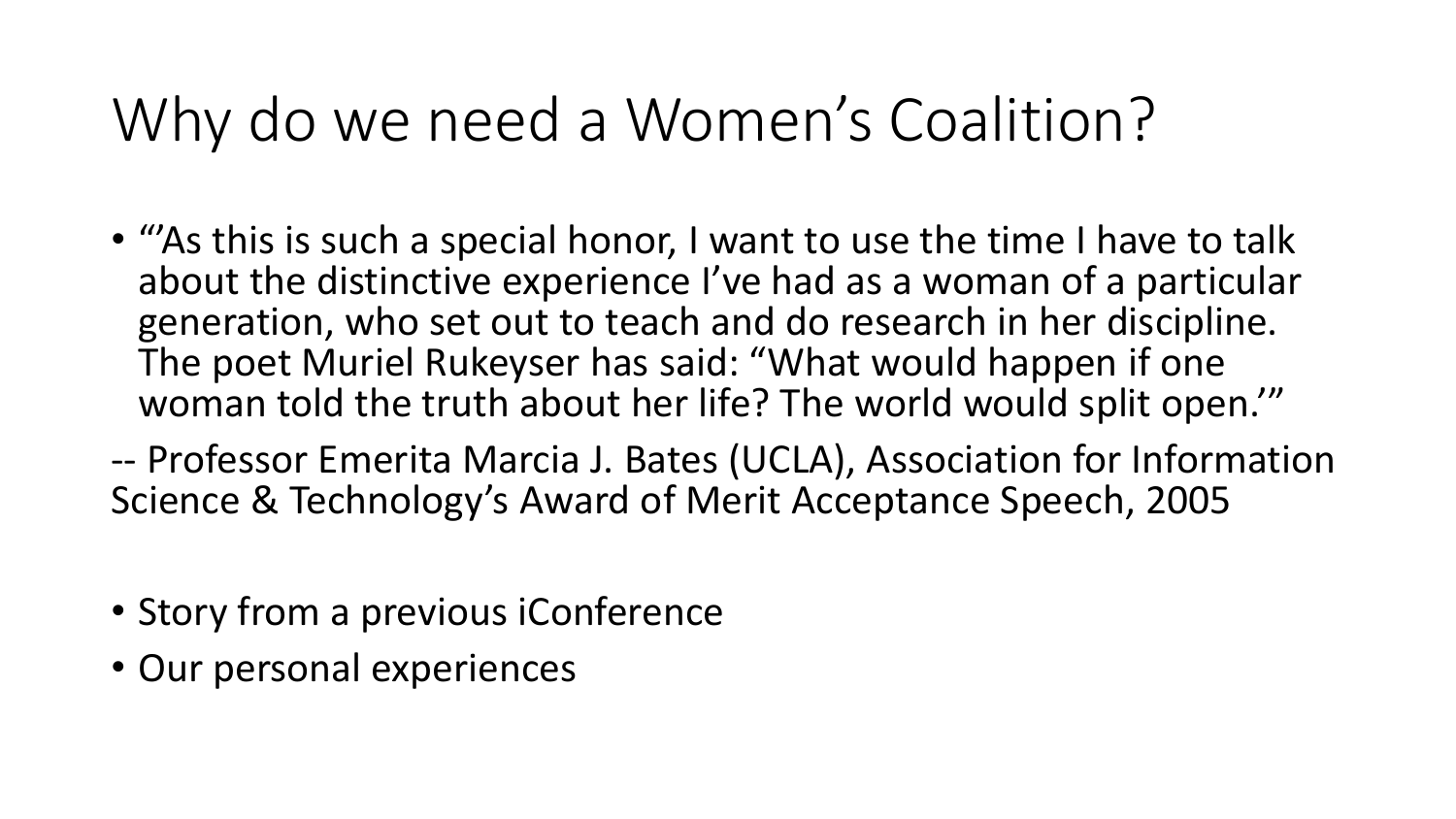# What is the iSchools Women's Coalition? Why do we need it?



<https://www.youtube.com/watch?v=zR3NmMEX4f0> <https://ischools.org/Womens-Coalition/>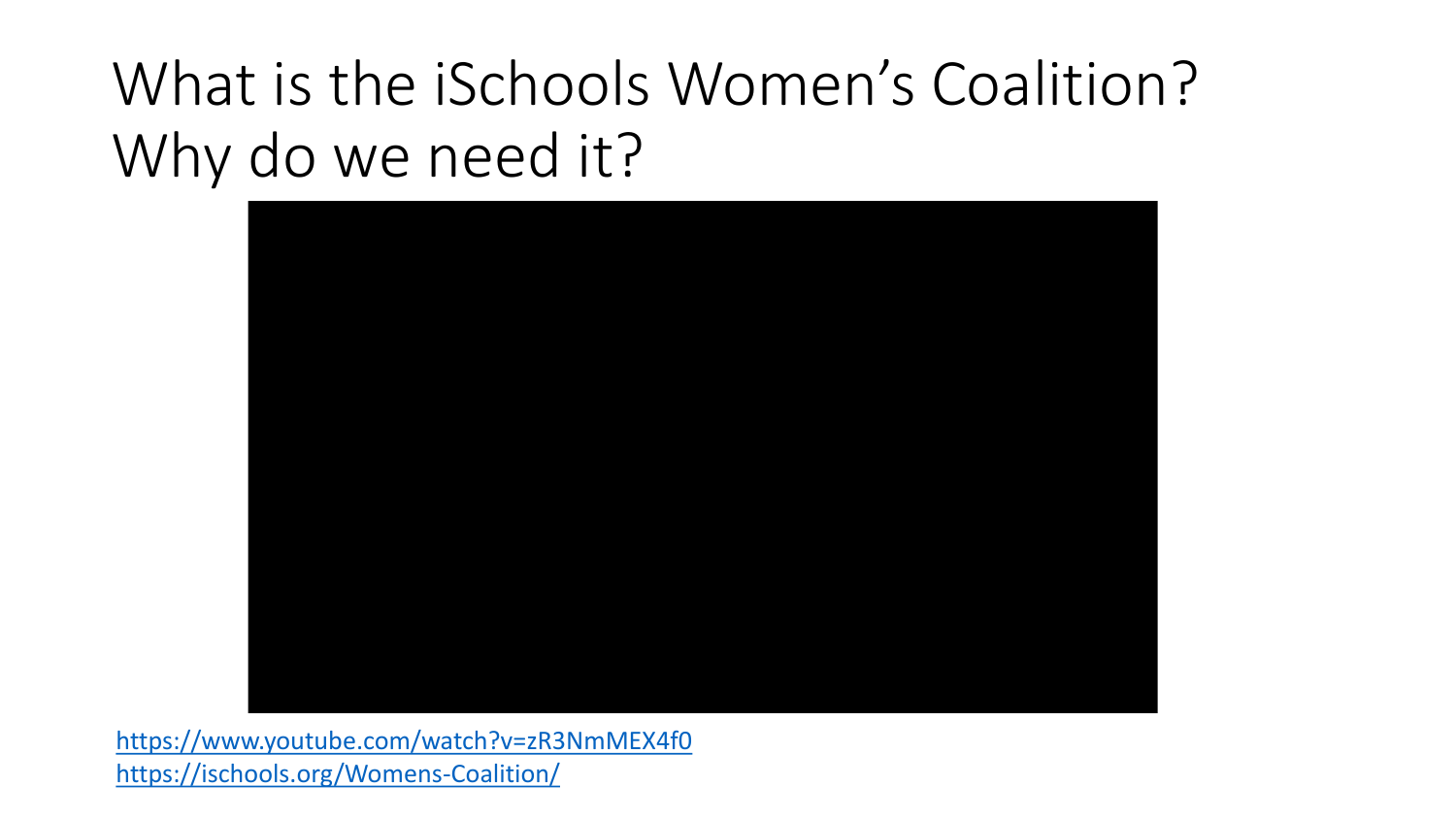### (Ongoing) mentoring survey – some quotes

- "Dealing with sexual harassment. My first semester in graduate school I had problems with an instructor and it was more of a being treated like an inferior and isolating me from other faculty members."
- "Society's restrictions on women come from all aspects, and if our discipline can do something about it, it will not only help women, but also encourage them to participate in all topics of the world."
- "There's a very similar program in HCI which is for trans people, and I wonder if there's an opportunity to work across iSchools fields to better coordinate mentoring of critical talent from marginalized groups."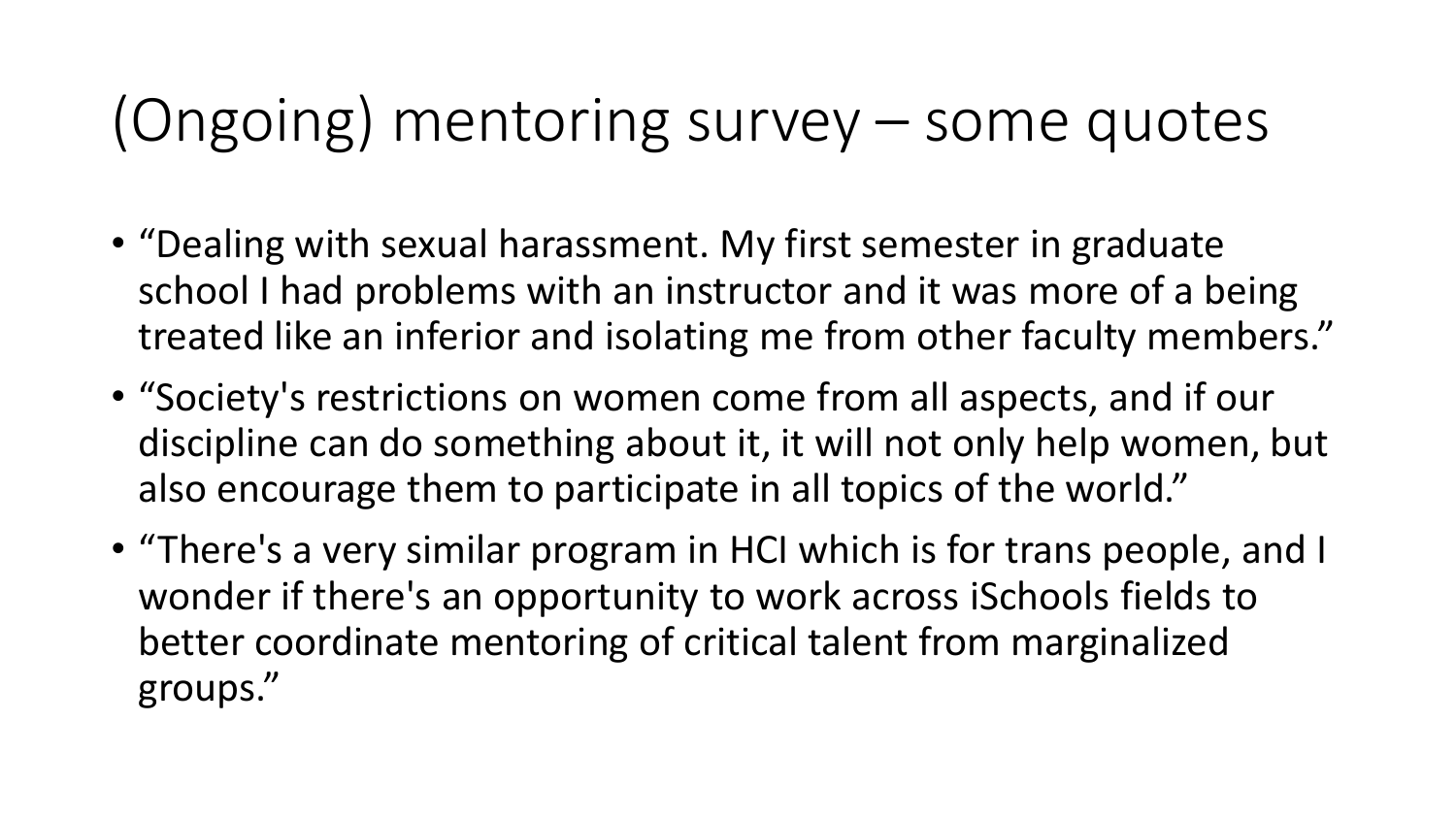# Mentoring programme

- Starting September 2022
- "Four Squares" format
- 6 plenary meetings, monthly
- Four Square meetings, monthly
- What is mentoring?
- Who can mentor?
- Women as leaders at all stages

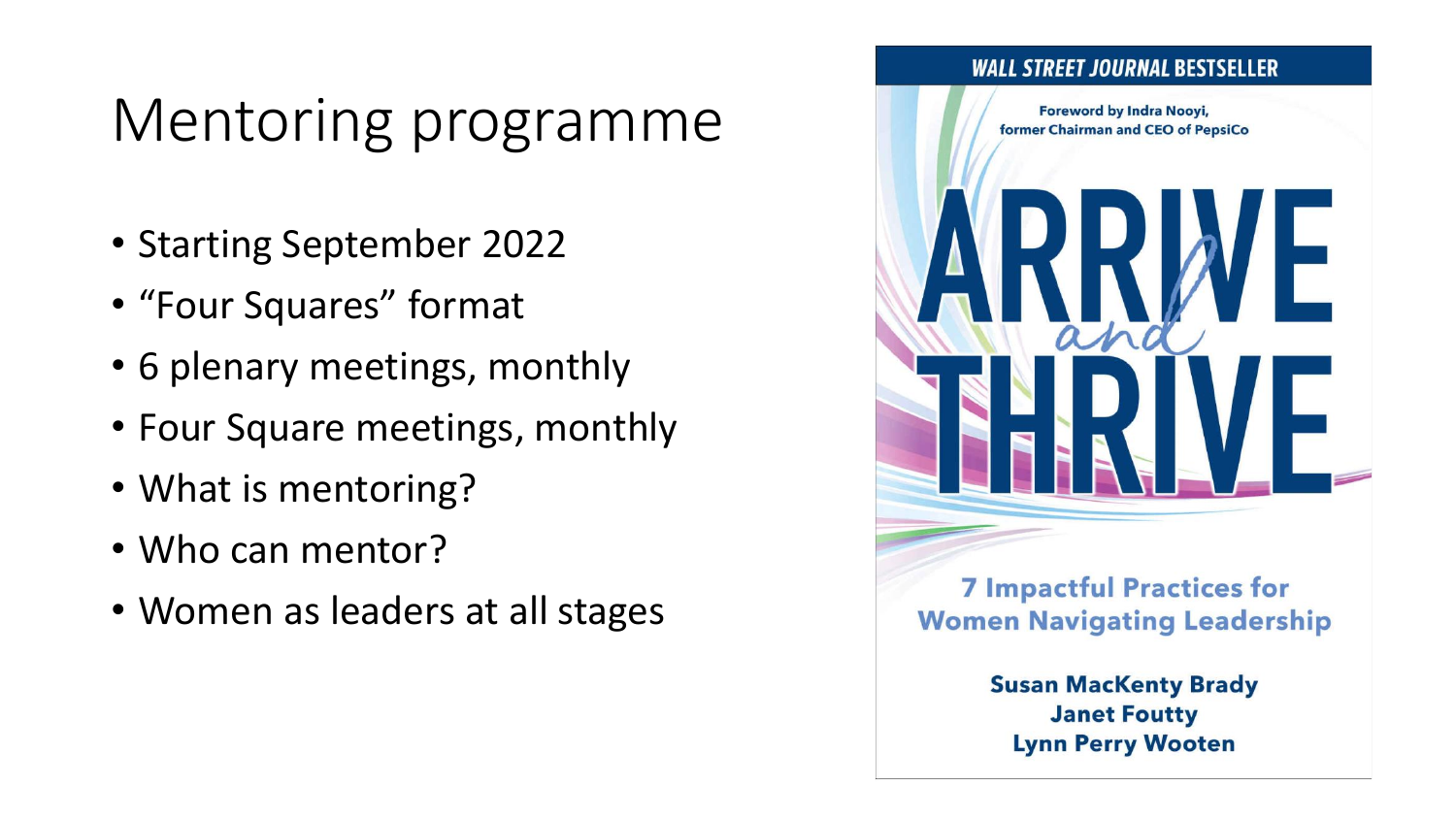# Open #WINspiration #HERSTORY discussion! #PetsOfCILIPS #Thistle #Poppy